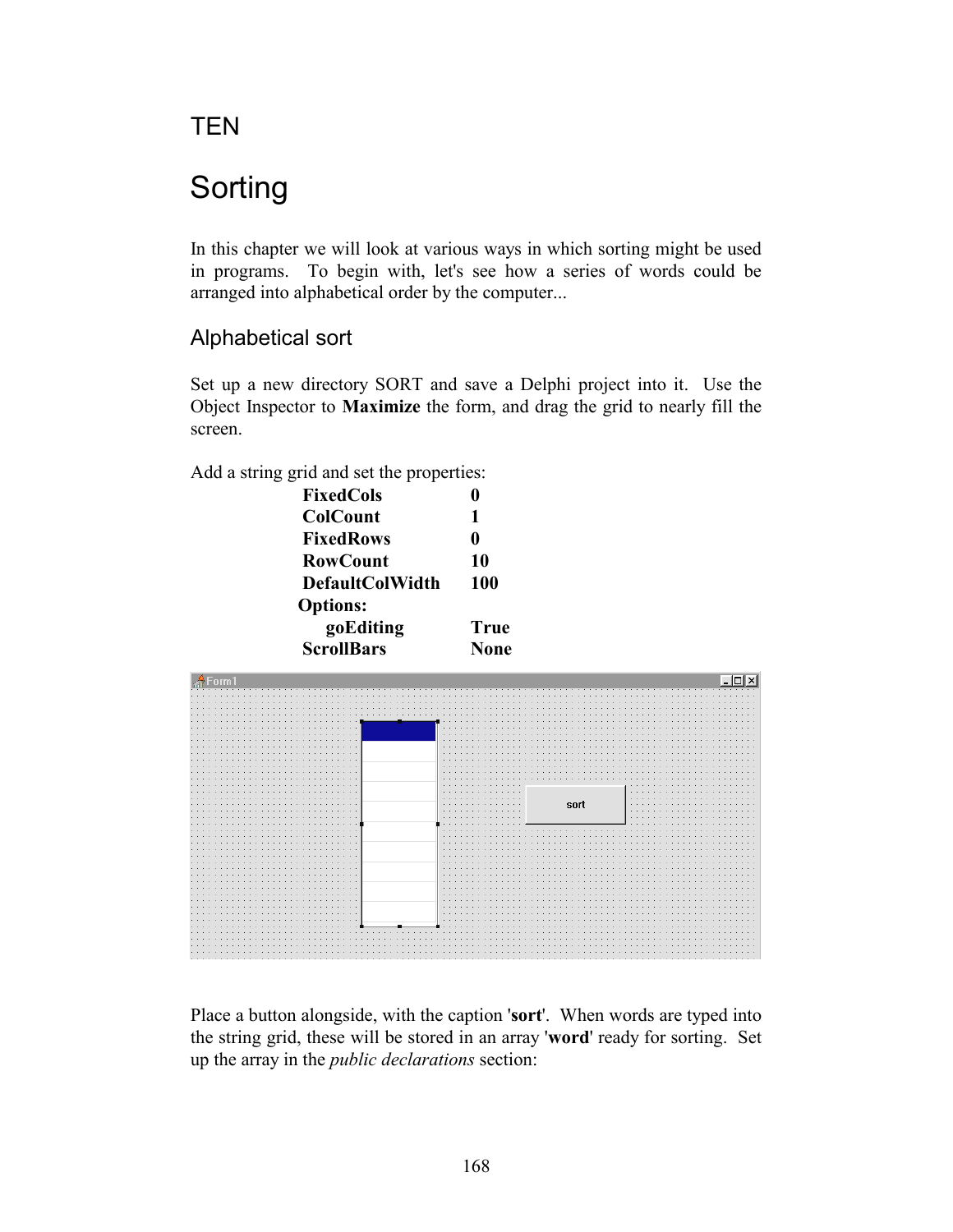```
public
     { Public declarations }
     word:array[0..9] of string;
 end;
```
We now need a procedure to transfer entries from the string grid into the **word** array. Click on the string grid then press ENTER to bring up the Object Inspector. Click the **Events** tab, then double-click alongside '**OnKeyUp**'. Add lines to the event handler procedure:

```
procedure TForm1.StringGrid1KeyUp(Sender:
       TObject; var Key: Word; Shift: TShiftState);
  var
     n:integer;
  begin
     n:=stringgrid1.row;
     word[n]:=stringgrid1.cells[0,n];
  end;
\triangleForm1
                                                Z SQD S
                  one)
                  two
                  three
                  four
                                        sort
                  five
                  six
                  seven
                  eight
                  nine
                  |ten|
```
Compile and run the program to check that text can be entered in the string grid, then return to the Delphi editing screen.

The objective of the program is to input a series of words, such as: *one, two, ... nine, ten,* then press the '**sort**' button. The computer should then redisplay the words in alphabetical order.

The technique we will use is called a '*bubble sort*'. This is illustrated by the diagrams on the next page: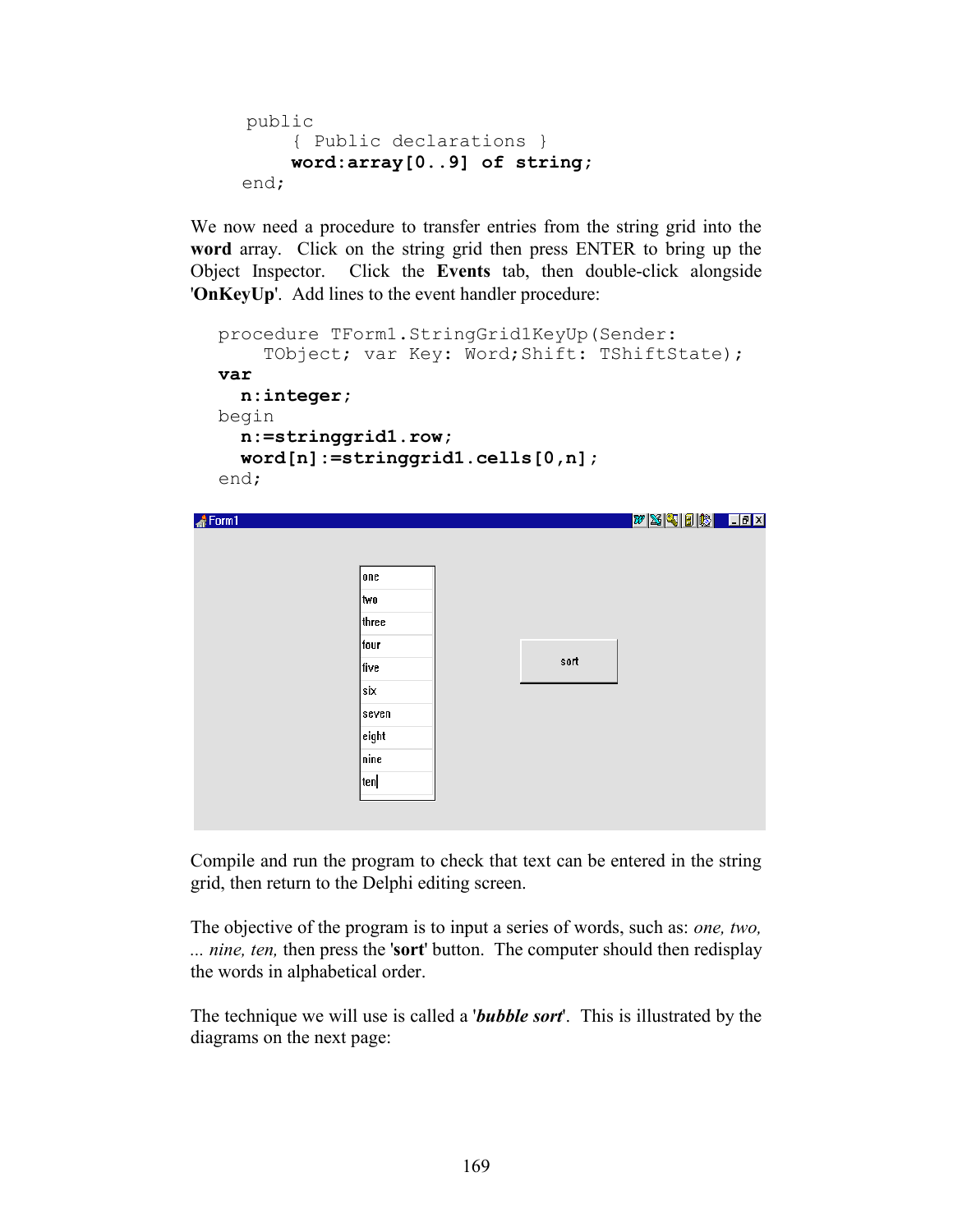# Bubble sort algorithm

As an example, we will sort the words: *train, bus, car, ship* into alphabetical order.

## **First pass through the data**



The algorithm begins by comparing the top word with the word below it. If the words are already in correct order then no action is taken, otherwise their positions are swapped. In this case, '*bus'* should come before '*train'*  alphabetically, so a swap is necessary.

The process is repeated, comparing the top word with words in each of the other positions in turn. No exchange is necessary between the words '*bus'* and '*car'*, or between '*bus'* and '*ship'*.

At the end of the first pass through the data we have brought the word '*bus*' up to the top of the list where it should be in the alphabetical sequence. Notice, however, that the other words are not yet in correct order.

### **Second pass through the data**



The objective of the second pass through the data is to bring the correct word into the second position in the alphabetical sequence. The word '*bus*' is already in the right place so this takes no further part in the sorting.

The second pass begins by comparing '*train*' and '*car'*; these need to be exchanged. The final comparison is between '*car*' and '*ship*', but no exchange is needed this time.

At the end of the second pass we have the words '*bus*' and '*car*' in the correct two positions at the top of the list.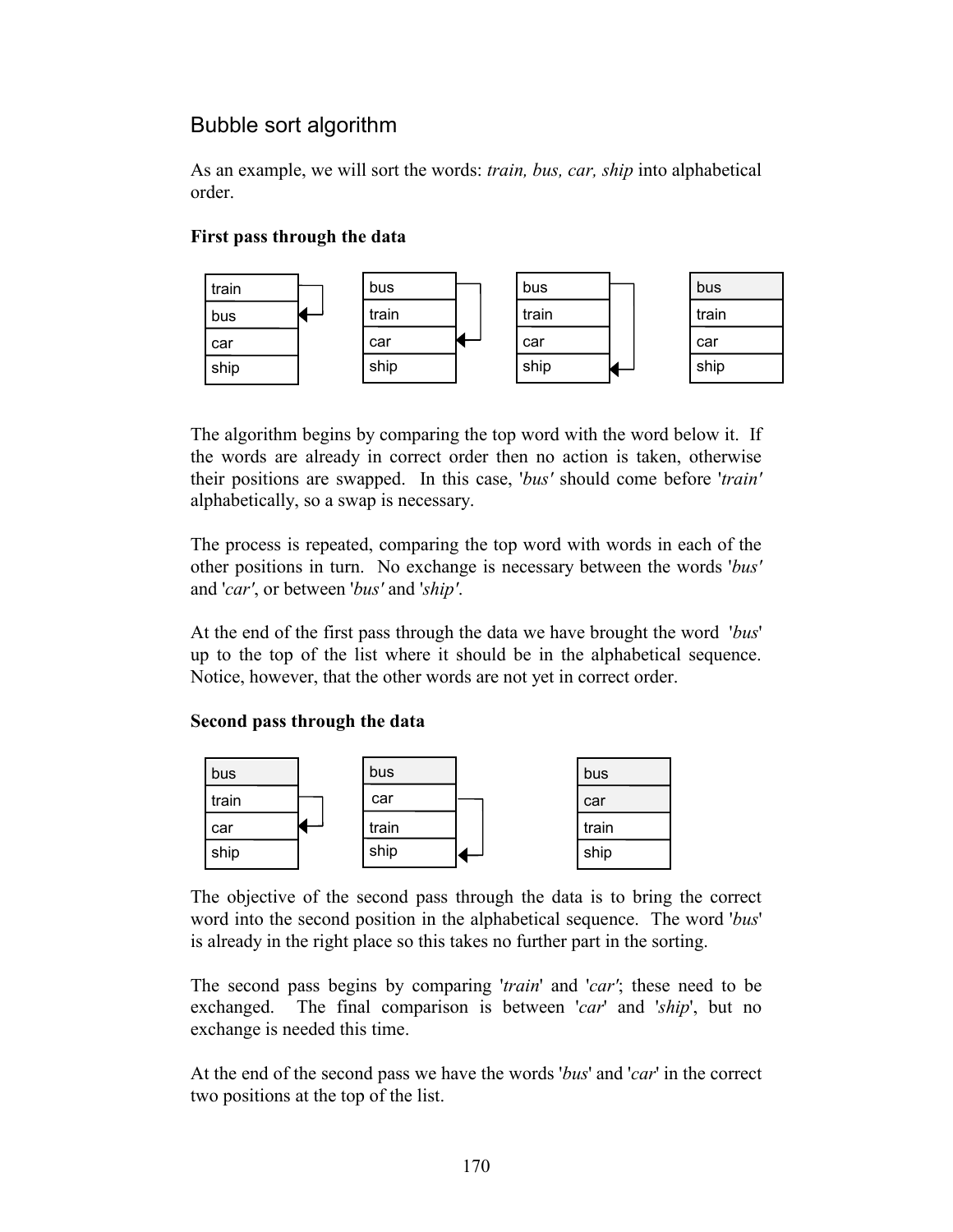#### **Third pass through the data**

| bus   | bus   |
|-------|-------|
| car   | car   |
| train | ship  |
| ship  | train |

One final pass through the data is needed to compare the bottom two words 'train' and 'ship'. These are exchanged to produce the final sorted sequence.

The '**bubble sort**' gets its name from the way each item of data '*bubbles*' its way up to the top of the list in turn.

We must now think about how the bubble sort algorithm is written as a section of computer program. Notice that there will be **two** loop structures involved - an outer loop to carry out the correct number of passes through the data, and an inner loop which operates each time to make the set of comparisons between words in the list.

There is always *one less* pass through the data than the number of data items to be sorted. In our example above, once three of the words are in their correct positions then the fourth word must also be in the right place, so no fourth pass through the data is needed.

Go to the Delphi editing screen and double-click the 'sort' button to create an event handler. Add the lines of program to carry out the bubble sort:

```
procedure TForm1.Button1Click(Sender: TObject);
var
   i,j:integer;
   temp:string;
begin
  for i:=0 to 8 do
     for j:=i+1 to 9 do
     begin
       if word[j]<word[i] then
       begin
          temp:=word[i];
         word[i]:=word[j];
         word[j]:=temp;
       end;
     end;
   for i:=0 to 9 do
     stringgrid1.cells[0,i]:=word[i];
end;
```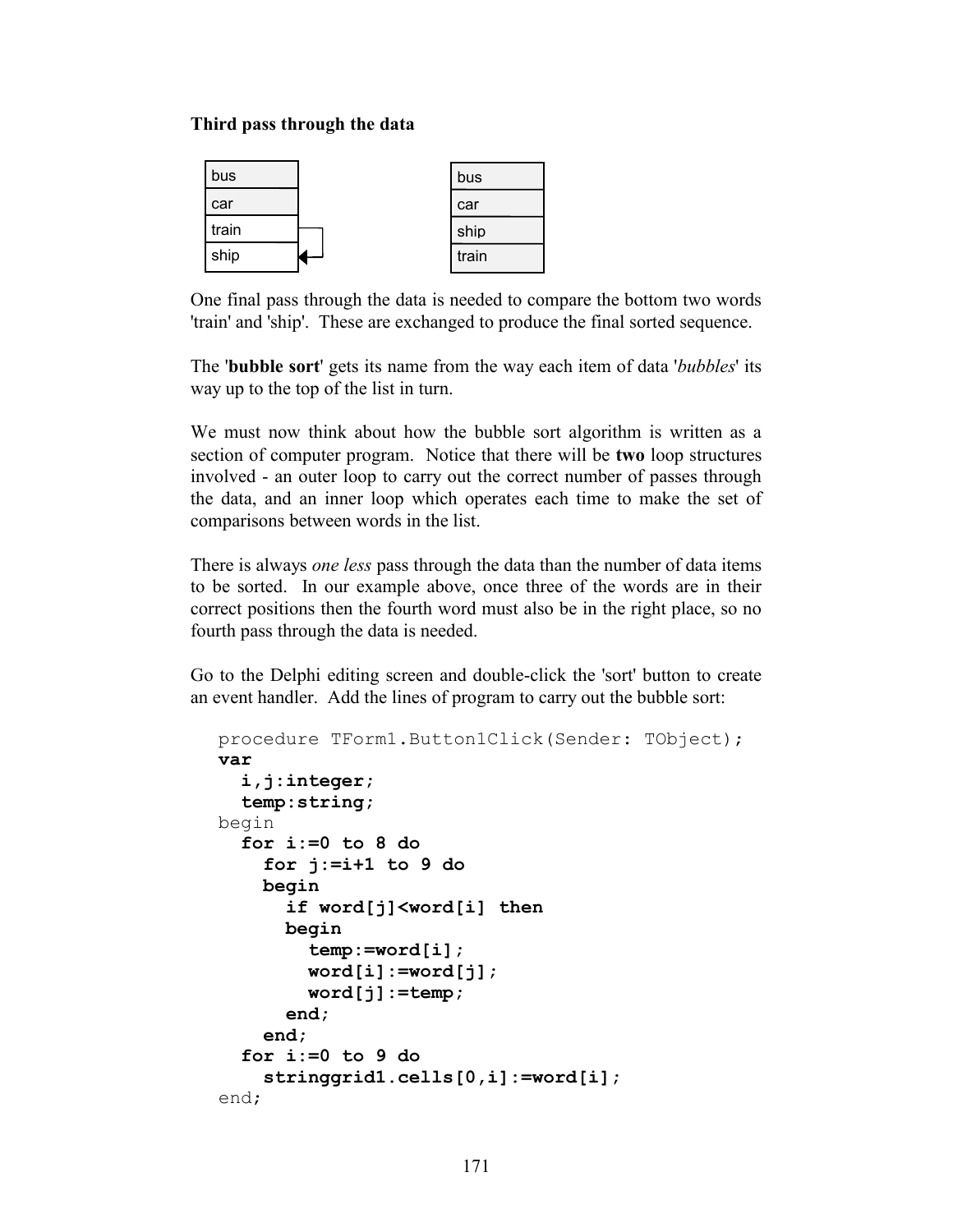| Form1 |  |      | WXQBB LEX |  |
|-------|--|------|-----------|--|
|       |  |      |           |  |
| eight |  |      |           |  |
| five  |  |      |           |  |
| four  |  |      |           |  |
| nine  |  |      |           |  |
| one   |  | sort |           |  |
| seven |  |      |           |  |
| six   |  |      |           |  |
| ten   |  |      |           |  |
| three |  |      |           |  |
| ∣two  |  |      |           |  |
|       |  |      |           |  |

Compile and run the program. Enter the words '*one'..'ten'* then press the '**sort**' button. Check that the words are sorted into correct alphabetical order. Try entering other sequences of words in the string grid and sorting them.

Before leaving this program, let's look in more detail at how the program works. The structure is shown more clearly if we carry out a block analysis:

```
for i:=0 to 8 do
    for j:=i+1 to 9 do
     begin
        if word[j]<word[i] then
        begin
          temp:=word[i];
          word[i]:=word[j];
          word[j]:=temp;
        end;
     end;
÷,
                          outer loop for each pass through the data
                                  inner loop to carry out the 
                                  comparisons between words
                                     instructions for 
                                     swapping a pair of 
                                     words if they are 
                                     not in the correct 
                                     order
```
for  $i:=0$  to 9 do stringgrid1.cells[0,i]:=word[i]; **loop to display the sorted words**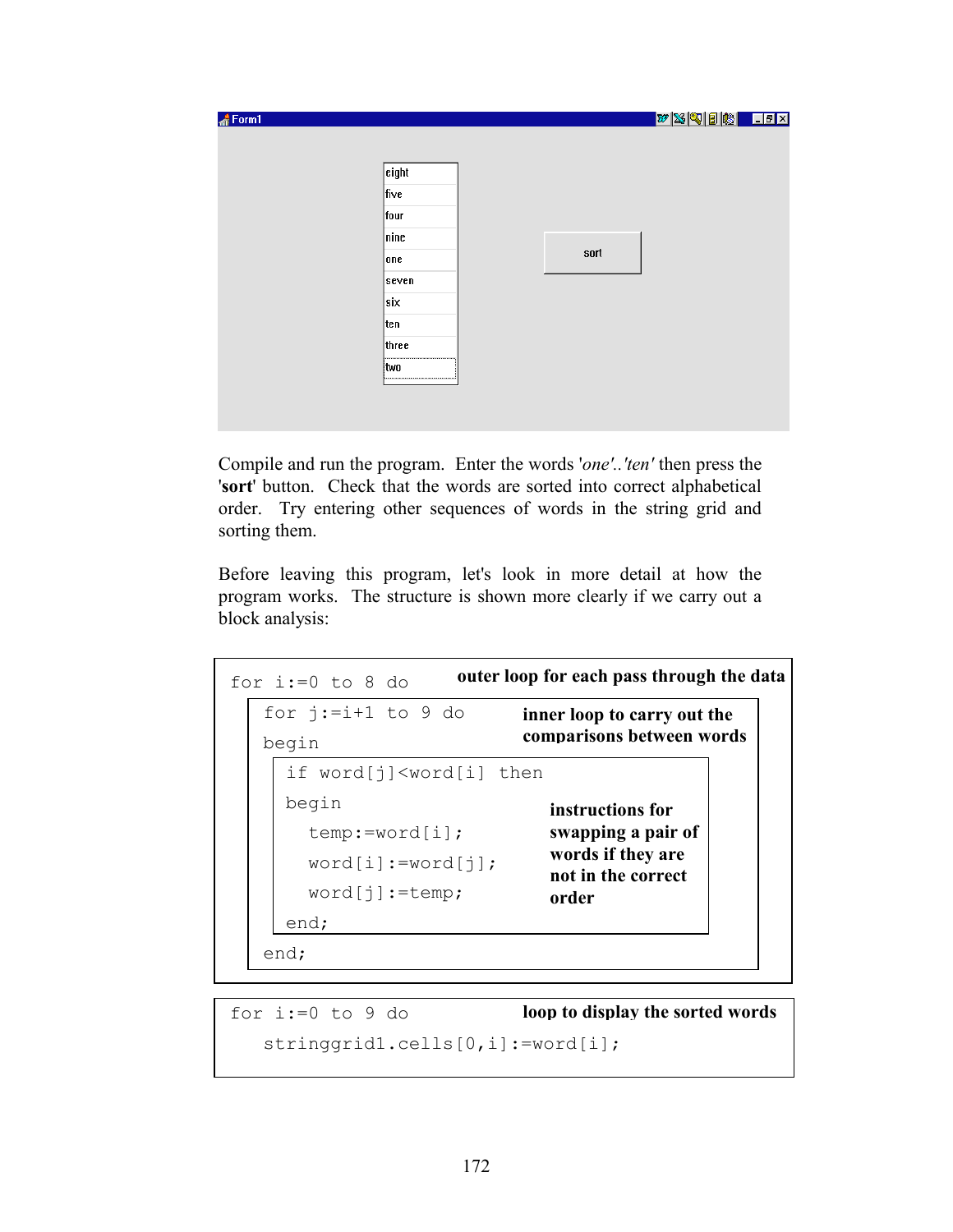Let's examine the section of program which carries out the swapping:

```
 if word[j]<word[i] then
 begin
   temp:=word[i];
   word[i]:=word[j];
   word[j]:=temp;
 end;
```
The loop counter variables *i* and *j* specify which words in the array are currently being compared, for example:



If they are not in the correct positions then they will need to be swapped, but it would not be sufficient to do this with the lines of program:

```
word[i]:=word[j];word[j]:=word[i];
```
The first line would copy the word '*bus*' from box **j** into box **i,** then the second line would copy '*bus*' back from box **i** into box **j**.



Instead of exchanging the words, we would simply end up with the word '*bus*' in both array boxes! To get around this problem we use a **triangular exchange** method. This involves storing a word in a temporary memory location, so that it can't be overwritten before reaching its final destination:

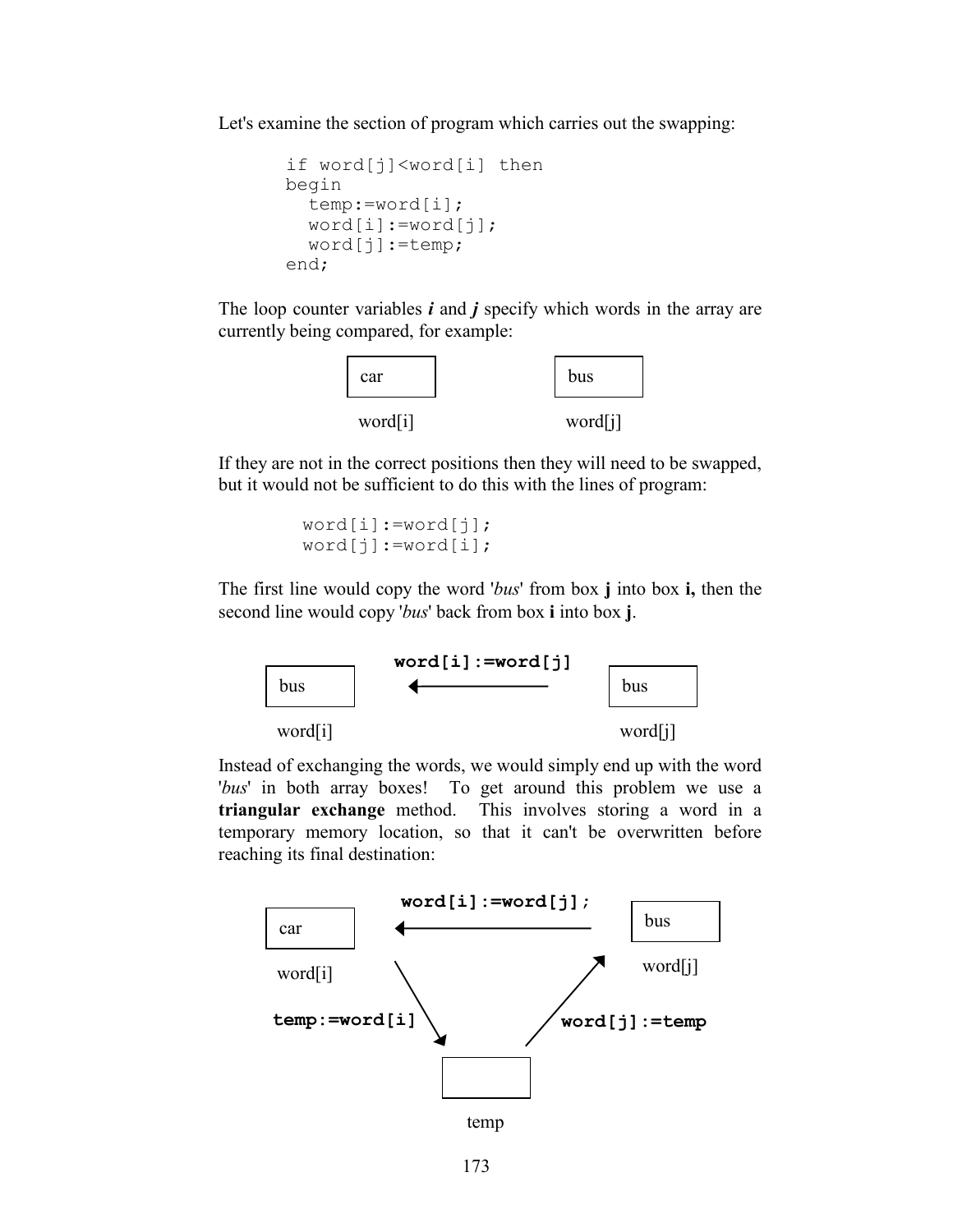## Using parallel arrays

Often in programs we need to keep more than one piece of data for each item entered, for example: the description *and* price of products in a warehouse. This may be done using **parallel arrays**:

|   | product        |   | price  |
|---|----------------|---|--------|
|   | television     |   | 234.50 |
| 2 | stereo         | 2 | 388.00 |
|   | video recorder | 3 | 294.00 |
|   | microwave oven |   | 178.99 |

Two separate arrays are used to hold the descriptions of the products and the prices, but array boxes with the same numbers refer to the same item - for example: **product 2** (the stereo) has **price 2** (£388.00).

If data in parallel arrays is sorted, it is very important that entries in both arrays are moved simultaneously. Supposing we wished to sort the product information into alphabetical order, the corresponding prices would also need to move:

|                | product        |   | price  |
|----------------|----------------|---|--------|
|                | microwave oven |   | 178.99 |
| $\mathfrak{D}$ | stereo         | 2 | 388.00 |
| 3              | television     | 3 | 234.50 |
| $\overline{4}$ | video recorder |   | 294.00 |

We will explore how to sort parallel arrays in the next program:



A shop hires out videos of popular

films. For each video, details are kept of :

- title
- hire charge
- year produced

A program is required which can sort the information according to any of these categories of data.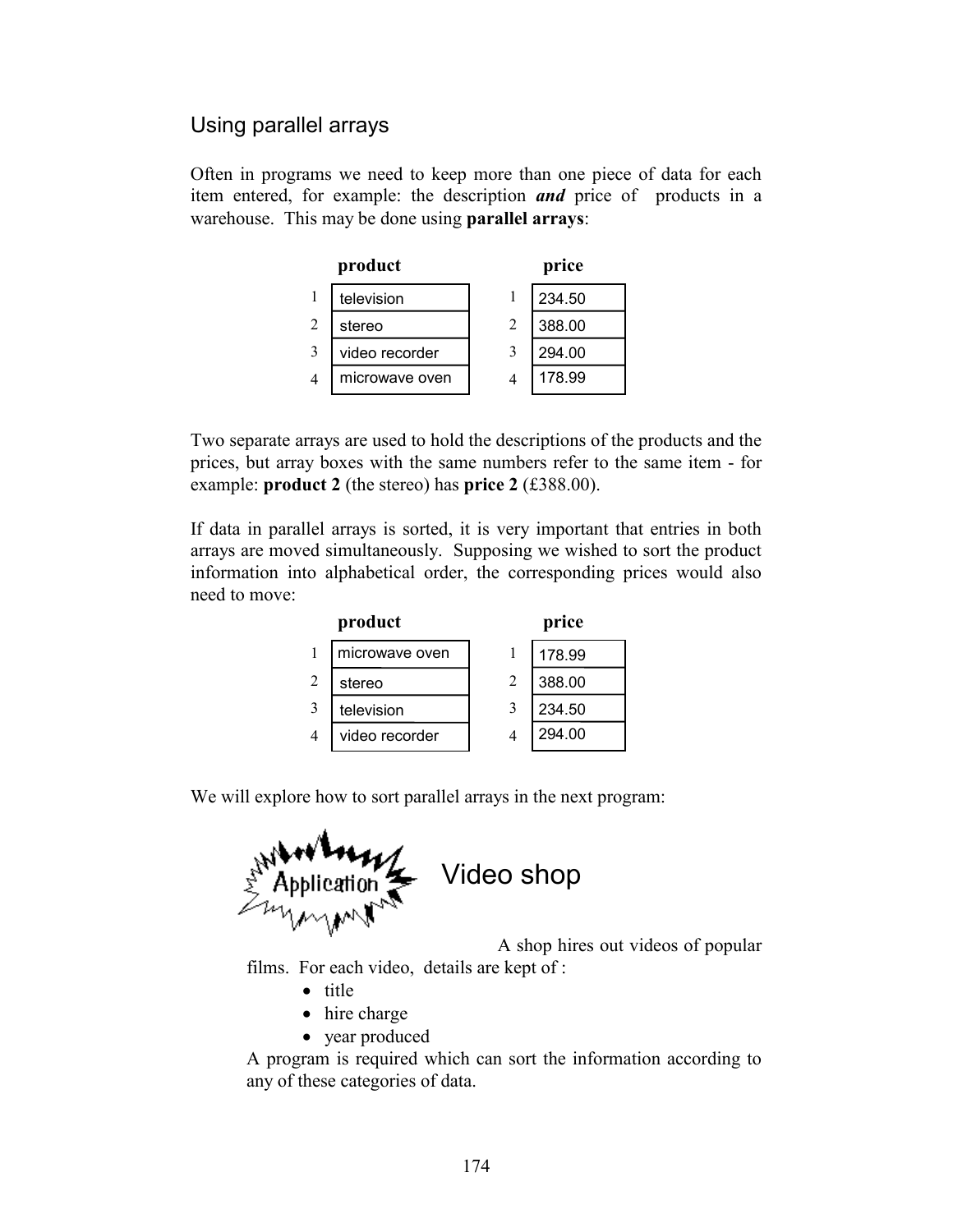Set up a new directory VIDEO and save a Delphi project into it. Use the Object Inspector to **maximize** the form, and drag the grid to nearly fill the screen.

Add a string grid to the form and set the properties:

| <b>DefaultColWidth</b> | 100         |
|------------------------|-------------|
| <b>ColCount</b>        | 3           |
| FixedCols              | O           |
| <b>RowCount</b>        | 9           |
| <b>Options:</b>        |             |
| goEditing              | True        |
| <b>ScrollBars</b>      | <b>None</b> |



Drag the first column so that it is twice as wide as the other columns.

Put three buttons above the string grid with the captions '*sort by title*', '*sort by hire charge*', and '*sort by year*'.

Double-click on the dotted grid of the form to produce an event handler, then add lines to write captions for the string grid columns:

```
procedure TForm1.FormCreate(Sender: TObject);
begin
   stringgrid1.cells[0,0]:='Title';
   stringgrid1.cells[1,0]:='Hire charge';
   stringgrid1.cells[2,0]:='Year';
end;
```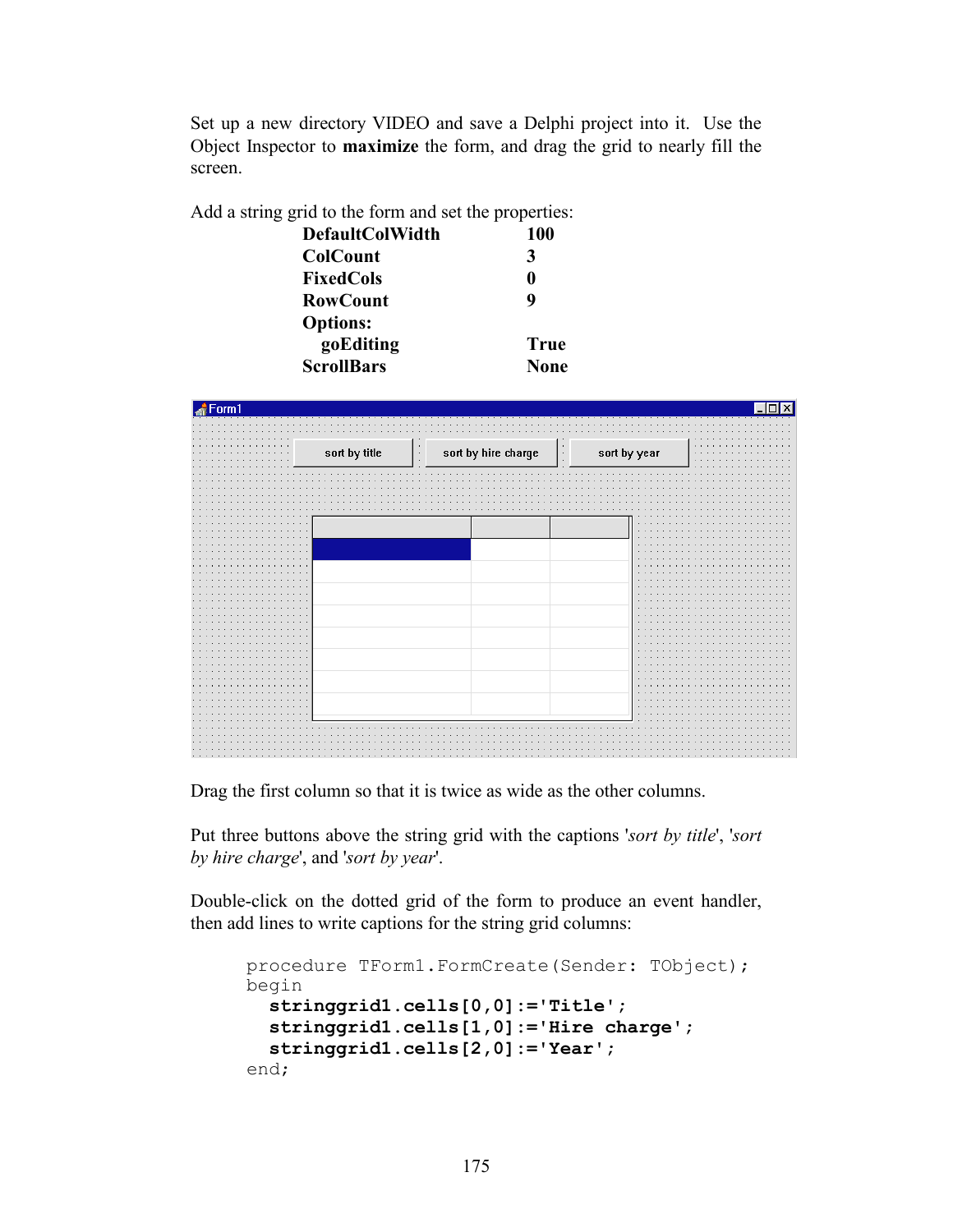When data is entered, this will be stored in three parallel arrays. Set these up in the 'public declarations' section:

```
 public
   { Public declarations }
   title: array[1..8] of string;
   charge: array[1..8] of real;
   year: array[1..8] of integer;
 end;
```
Notice how the type of variable depends on the data which will be entered:

- '*title*' will be text, so is stored as a **string**
- '*charge*' will be a decimal number representing pounds and pence, so is stored as **real**
- '*year*' will be a whole number, so is stored as an **integer**.

Click on the string grid and press ENTER to bring up the Object Inspector. Click the **Events** tab, then double-click alongside **OnKeyUp** to produce an event handler procedure. Add the lines of program to transfer data from the string grid to the arrays:

```
procedure TForm1.StringGrid1KeyUp(Sender:
   TObject; var Key: Word; Shift: TShiftState);
var
   x,y:integer;
begin
   x:=stringgrid1.col;
   y:=stringgrid1.row;
   case x of
   0: title[y]:=stringgrid1.cells[0,y];
   1: begin
        if stringgrid1.cells[1,y]='' then
          charge[y]:=0
        else
          charge[y]:=
               strtofloat(stringgrid1.cells[1,y]);
      end;
   2: begin
        if stringgrid1.cells[2,y]='' then
          year[y]:=0
        else
          year[y]:=
               strtoint(stringgrid1.cells[2,y]);
      end;
   end;
end;
```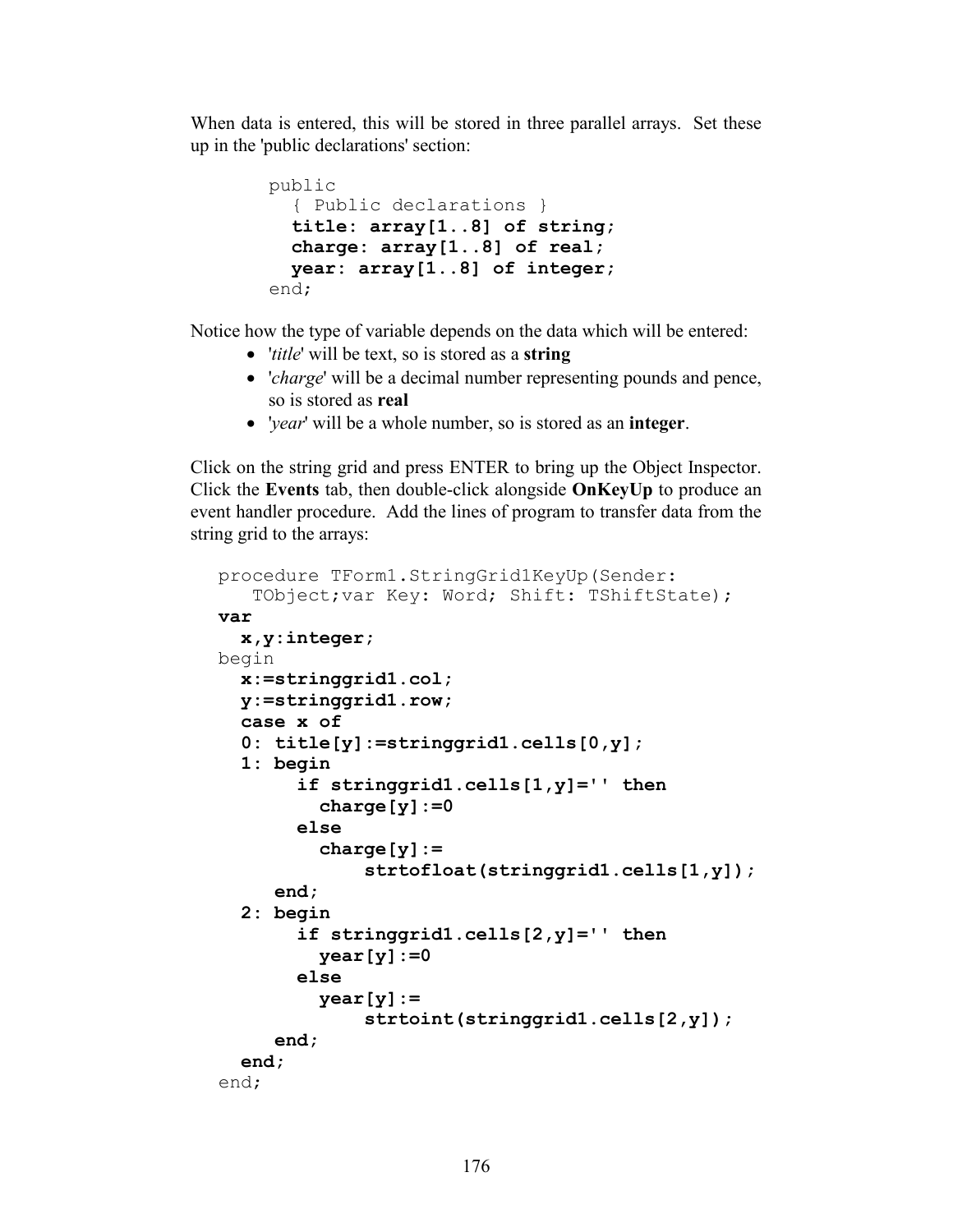The procedure begins by setting the variables **x** and **y** to be the **column** and **row** where data has just been entered:

```
x:=stringgrid1.col;
 y:=stringgrid1.row;
```
A CASE command is then used to transfer the data into one of the three arrays, depending on the column where the entry occurred:

```
 case x of
   0: {store data in the title array} 
   1: {store data in the charge array} 
   2: {store data in the year array} 
 end;
```
Entries in the string grid need to be converted to **real** numbers for the *charge* array, or **integers** for the *year* array.

| Form1 |                          |                     |              | $w$ sqies | H |
|-------|--------------------------|---------------------|--------------|-----------|---|
|       |                          |                     |              |           |   |
|       | sort by title            | sort by hire charge | sort by year |           |   |
|       |                          |                     |              |           |   |
|       |                          |                     |              |           |   |
|       | Title                    | Hire charge         | Year         |           |   |
|       | Local Hero               | 2.40                | 1983         |           |   |
|       | Wayne's World            | 2.00                | 1992         |           |   |
|       | <b>Terminator 2</b>      | 2.50                | 1991         |           |   |
|       | Evita                    | 1.50                | 1987         |           |   |
|       | <b>Starship troopers</b> | 3.99                | 1998         |           |   |
|       | Spiceworld: the Movie    | 3.99                | 1998         |           |   |
|       | Apollo 13                | 2.00                | 1993         |           |   |
|       | Grease                   | 1.99                | 1978         |           |   |
|       |                          |                     |              |           |   |
|       |                          |                     |              |           |   |

Compile and run the program. Check that the column headings are displayed correctly and that data can be typed into the string grid. Test the error trapping for decimal numbers in the '*hire charge*' column and whole numbers in the '*year*' column, then return to the Delphi editing screen.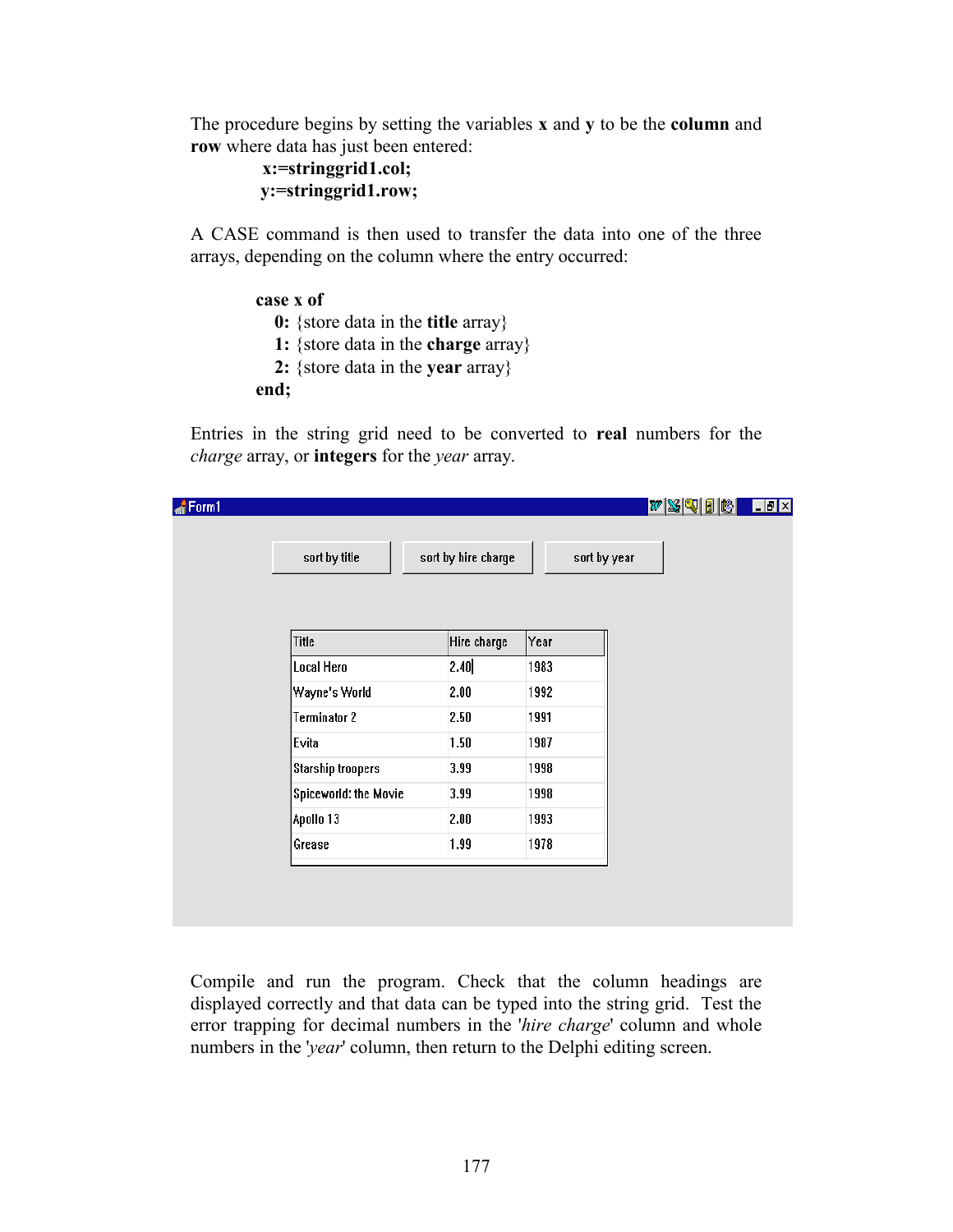The next step is to write procedures to carry out the sorting. We will deal with the alphabetical sort of the titles first:

Double-click the 'sort by title' button to create an event handler, then add the lines of program:

```
procedure TForm1.Button1Click(Sender: TObject);
var
   i,j:integer;
   temptitle:string;
   tempcharge:real;
   tempyear:integer;
begin
  for i:=1 to 7 do
     for j:=i+1 to 8 do
     begin
       if title[j]<title[i] then
       begin
         temptitle:=title[i];
         tempcharge:=charge[i];
         tempyear:=year[i];
         title[i]:=title[j];
         charge[i]:=charge[j];
         year[i]:=year[j];
         title[j]:=temptitle;
         charge[j]:=tempcharge;
         year[j]:=tempyear;
       end;
     end;
   for i:=1 to 8 do
   begin
     stringgrid1.cells[0,i]:=title[i];
     stringgrid1.cells[1,i]:=
                floattostrf(charge[i],ffFixed,8,2);
     stringgrid1.cells[2,i]:=inttostr(year[i]);
   end;
end;
```
This is very similar to the sort procedure we used earlier in the chapter, but notice that three temporary variables are needed: *temptitle*, *tempcharge* and *tempyear*.

If the two **titles** being compared are not in correct alphabetical order, a triangular exchange is carried out with the **titles** plus the corresponding **hire charge** and **year** entries.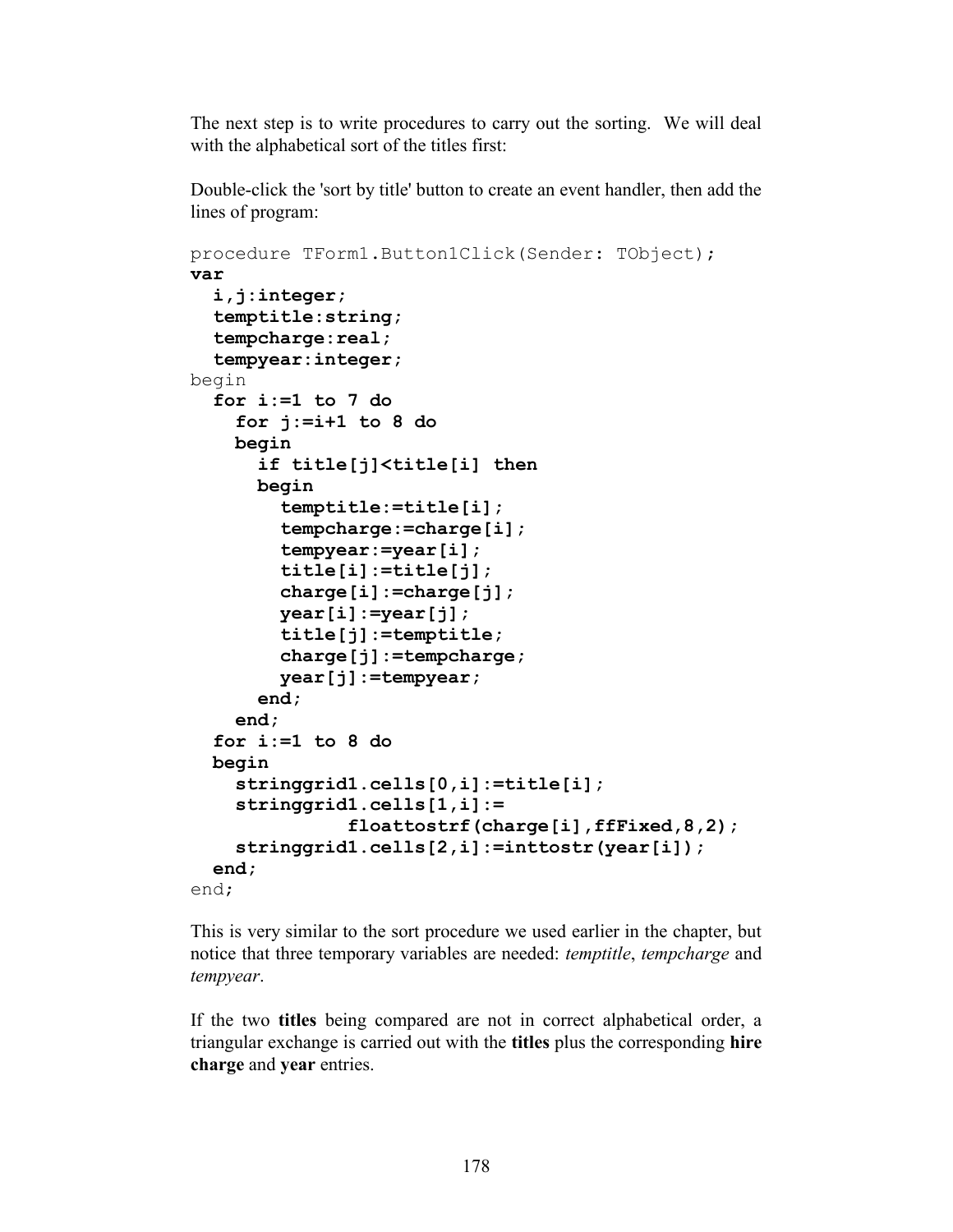After the sorting is completed, the final loop copies the data back into the string grid in its new positions. The real numbers in the **charge** array and the integers in the **year** array need to be converted to strings before being displayed.

Compile and run the program. Enter test data and check that the alphabetical sorting by title works correctly. When a position change occurs, the complete set of *title*, *hire charge* and *year* entries should move as a group:

|                          |                     |      | $ w \mathbb{X} \mathbb{Q} $ direction $ w $<br>$\Box$ e $\mathbf{X}$ |
|--------------------------|---------------------|------|----------------------------------------------------------------------|
| sort by title            | sort by hire charge |      | sort by year                                                         |
| <b>Title</b>             | Hire charge         | Year |                                                                      |
| Apollo 13                | 2.00                | 1993 |                                                                      |
| Evita                    | 1.50                | 1987 |                                                                      |
| Grease                   | 1.99                | 1978 |                                                                      |
| Local Hero               | 2.40                | 1983 |                                                                      |
| Spiceworld: the Movie    | 3.99                | 1998 |                                                                      |
| <b>Starship troopers</b> | 3.99                | 1998 |                                                                      |
| <b>Terminator 2</b>      | 2.50                | 1991 |                                                                      |
|                          |                     | 1992 |                                                                      |

Return to the Delphi editing screen. Double-click the '*sort by hire charge*' button to create an event handler.

Use the **Edit/Copy/Paste** facility to copy the entire contents of the '*sort by title*' ButtonClick procedure into the one just created for the '*sort by hire charge*' button. The only change that needs to be made is the comparison line:

```
 .....
for i:=i+1 to 8 do
 begin
  if charge[j]<charge[i] then | change only this line
   begin 
     temptitle:=title[i];
     tempcharge:=charge[i];
         .....
```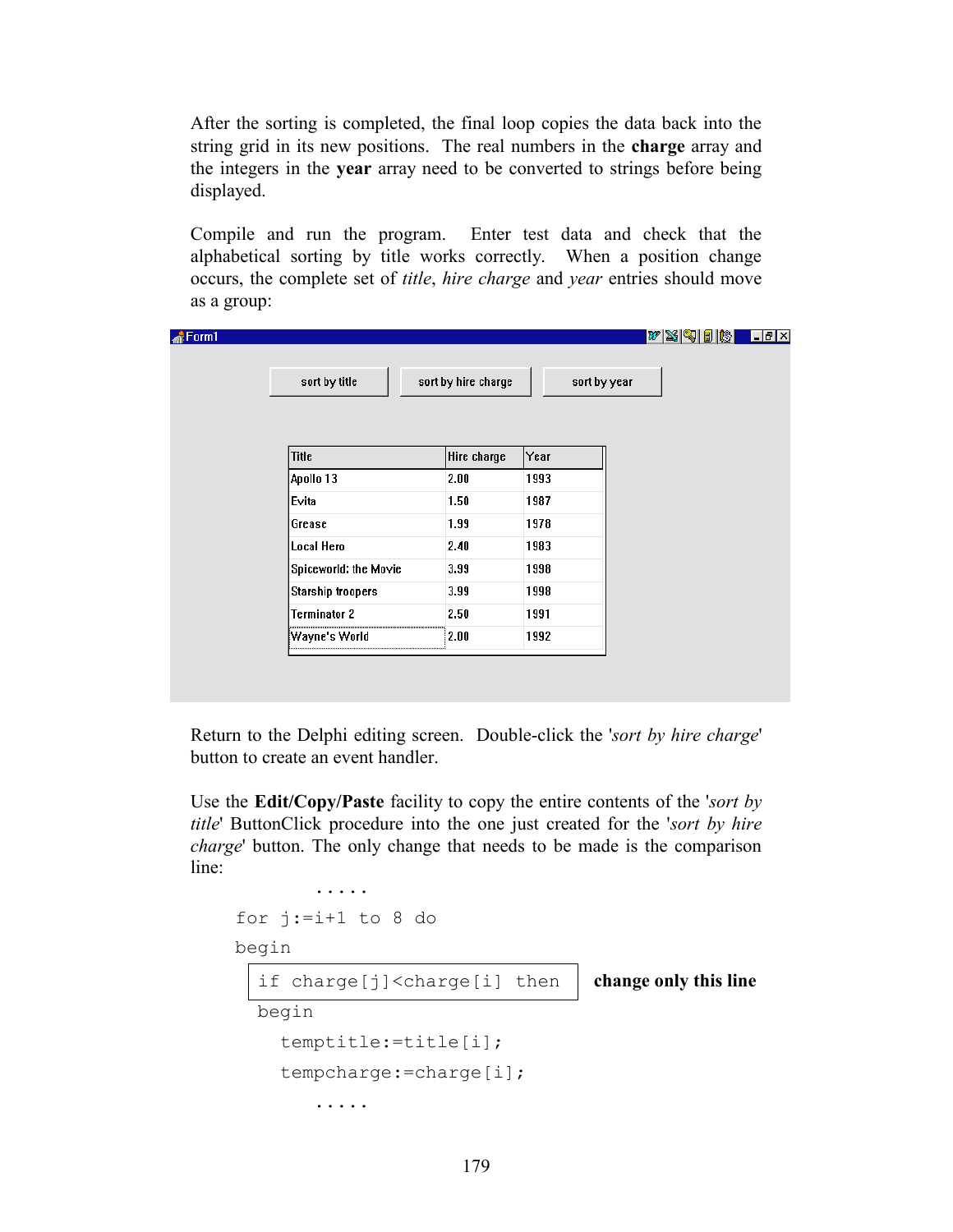Now double-click the '*sort by year*' button to create an event handler.

As before, use the **Edit/Copy/Paste** facility to copy the entire contents of the '*sort by title*' ButtonClick procedure into the one just created for the '*sort by year*' button. Only change the comparison line:

```
 .....
for j:=i+1 to 8 do
 begin
   if year[j]>year[i] then change only this line
   begin 
     temptitle:=title[i];
     tempcharge:=charge[i];
         .....
```
Compile and test the completed program. It should be possible to sort the entries into:

- alphabetical order of title
- ascending order of hire charge with the cheapest video at the top
- descending order of year, with the most recent film at the top

| Form1 |                          |                     |              | $ w $ x $ w $ b $ w $ | $\Box$ e $\bm{x}$ |
|-------|--------------------------|---------------------|--------------|-----------------------|-------------------|
|       |                          |                     |              |                       |                   |
|       | sort by title            | sort by hire charge | sort by year |                       |                   |
|       |                          |                     |              |                       |                   |
|       |                          |                     |              |                       |                   |
|       | <b>Title</b>             | Hire charge         | Year         |                       |                   |
|       | Spiceworld: the Movie    | 3.99                | 1998         |                       |                   |
|       | <b>Starship troopers</b> | 3.99                | 1998         |                       |                   |
|       | Apollo 13                | 2.00                | 1993         |                       |                   |
|       | Wayne's World            | 2.00                | 1992         |                       |                   |
|       | <b>Terminator 2</b>      | 2.50                | 1991         |                       |                   |
|       | Evita                    | 1.50                | 1987         |                       |                   |
|       | Local Hero               | 2.40                | 1983         |                       |                   |
|       | Grease                   | 1.99                | 1978         |                       |                   |
|       |                          |                     |              |                       |                   |
|       |                          |                     |              |                       |                   |
|       |                          |                     |              |                       |                   |

**example of sorting by year**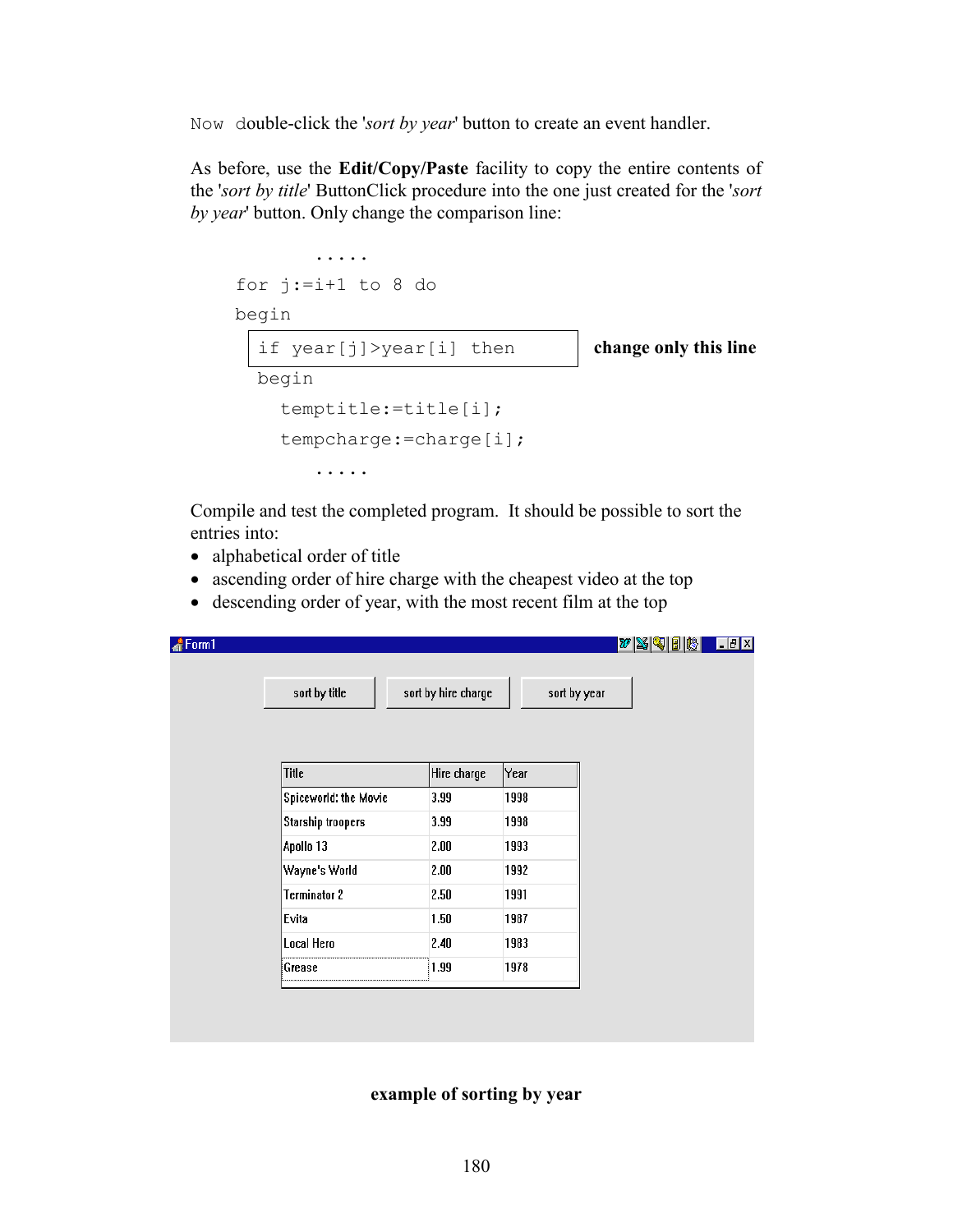For the final project in this chapter we will tackle a more complicated program which again involves sorting of data:

Washing-up liquid testing

A consumers' organisation carries out tests on different brands of washing-up liquid, to find which is the best value for money. The tests involve preparing a large supply of identical greasy plates, then seeing how many of the plates can be washed with a single container of each brand of liquid. You are asked to produce a computer program to analyse the results of the tests and list the brands in order from *best value* to *worst value*.

You may assume that the number of brands to be tested will be between 2 and 8.

To start this program, set up a new directory WASHUP and save a Delphi project into it. Use the Object Inspector to **maximize** the form, then drag the grid to nearly fill the screen.

The strategy we can use is:

- ask **how many brands** of liquid are being tested
- set up a string grid with the appropriate number of rows
- input the **brand name**, **price** for a container of liquid, and the **number of plates** which can be washed
- calculate for each brand the **cost of washing 100 plates** and display this information in the string grid
- sort the brands according to the cost of washing 100 plates, with the lowest cost brand at the top of the list as the best value.

A flowchart for this sequence is given on the next page.

At the top of the form put a *panel.* Use the Object Inspector to delete the caption from the panel, then add a *spin edit* component:

|             |  |  |  |  |  |  |  |  |  |  |  |                               |  |  |  |  |  |  |  |  |            |  |  |  |  |  |  |  |  | .           |  |
|-------------|--|--|--|--|--|--|--|--|--|--|--|-------------------------------|--|--|--|--|--|--|--|--|------------|--|--|--|--|--|--|--|--|-------------|--|
| .<br>.<br>. |  |  |  |  |  |  |  |  |  |  |  |                               |  |  |  |  |  |  |  |  |            |  |  |  |  |  |  |  |  | .<br>.<br>. |  |
| .<br>.<br>. |  |  |  |  |  |  |  |  |  |  |  | Number of brands to be tested |  |  |  |  |  |  |  |  | Enter data |  |  |  |  |  |  |  |  | .<br>.<br>. |  |
| .<br>.      |  |  |  |  |  |  |  |  |  |  |  |                               |  |  |  |  |  |  |  |  |            |  |  |  |  |  |  |  |  | .<br>.      |  |
|             |  |  |  |  |  |  |  |  |  |  |  |                               |  |  |  |  |  |  |  |  |            |  |  |  |  |  |  |  |  |             |  |
|             |  |  |  |  |  |  |  |  |  |  |  |                               |  |  |  |  |  |  |  |  |            |  |  |  |  |  |  |  |  |             |  |
|             |  |  |  |  |  |  |  |  |  |  |  |                               |  |  |  |  |  |  |  |  |            |  |  |  |  |  |  |  |  |             |  |
|             |  |  |  |  |  |  |  |  |  |  |  |                               |  |  |  |  |  |  |  |  |            |  |  |  |  |  |  |  |  |             |  |
|             |  |  |  |  |  |  |  |  |  |  |  |                               |  |  |  |  |  |  |  |  |            |  |  |  |  |  |  |  |  |             |  |
|             |  |  |  |  |  |  |  |  |  |  |  |                               |  |  |  |  |  |  |  |  |            |  |  |  |  |  |  |  |  |             |  |
|             |  |  |  |  |  |  |  |  |  |  |  |                               |  |  |  |  |  |  |  |  |            |  |  |  |  |  |  |  |  |             |  |
|             |  |  |  |  |  |  |  |  |  |  |  |                               |  |  |  |  |  |  |  |  |            |  |  |  |  |  |  |  |  |             |  |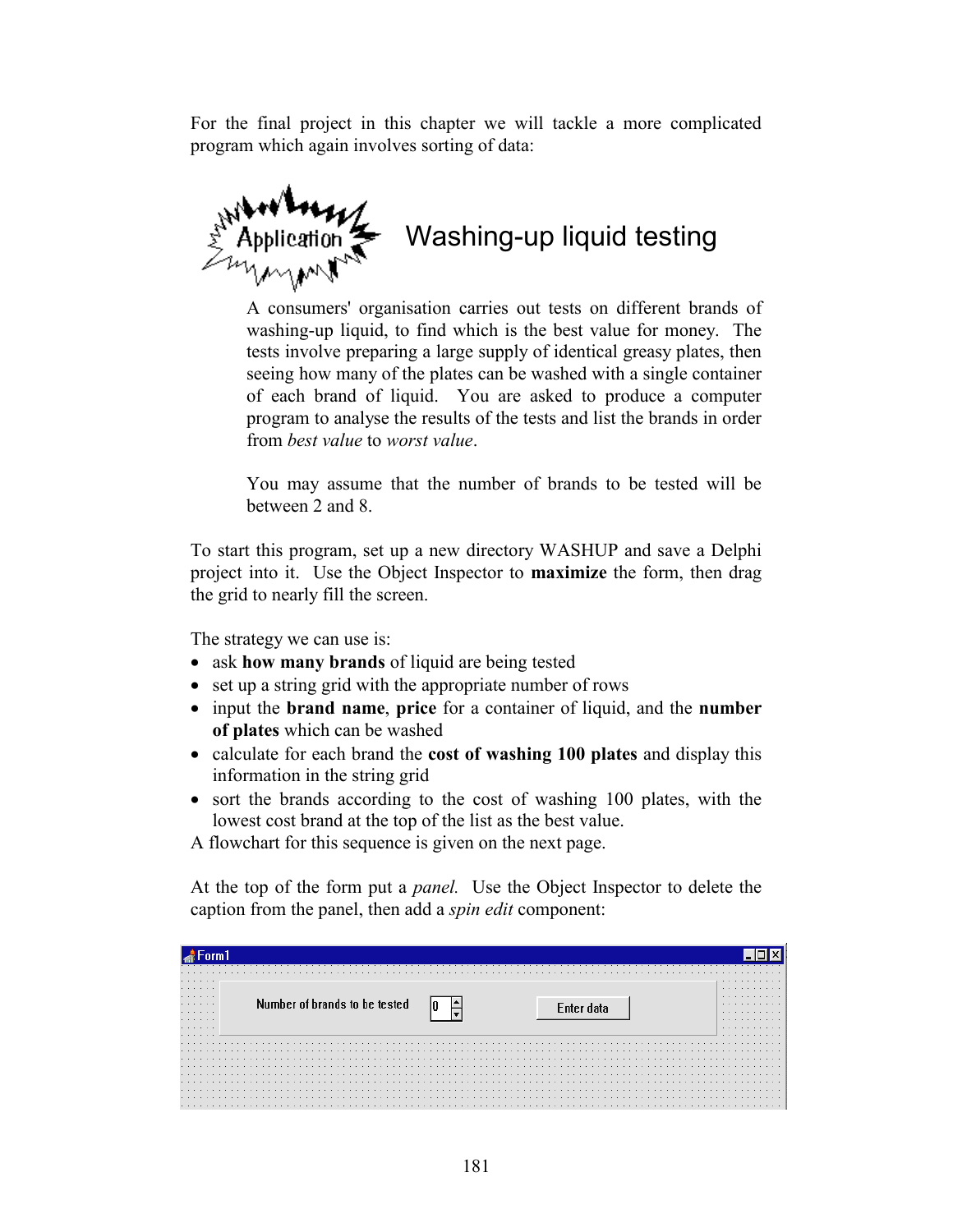Flowchart for the washing up liquid program:

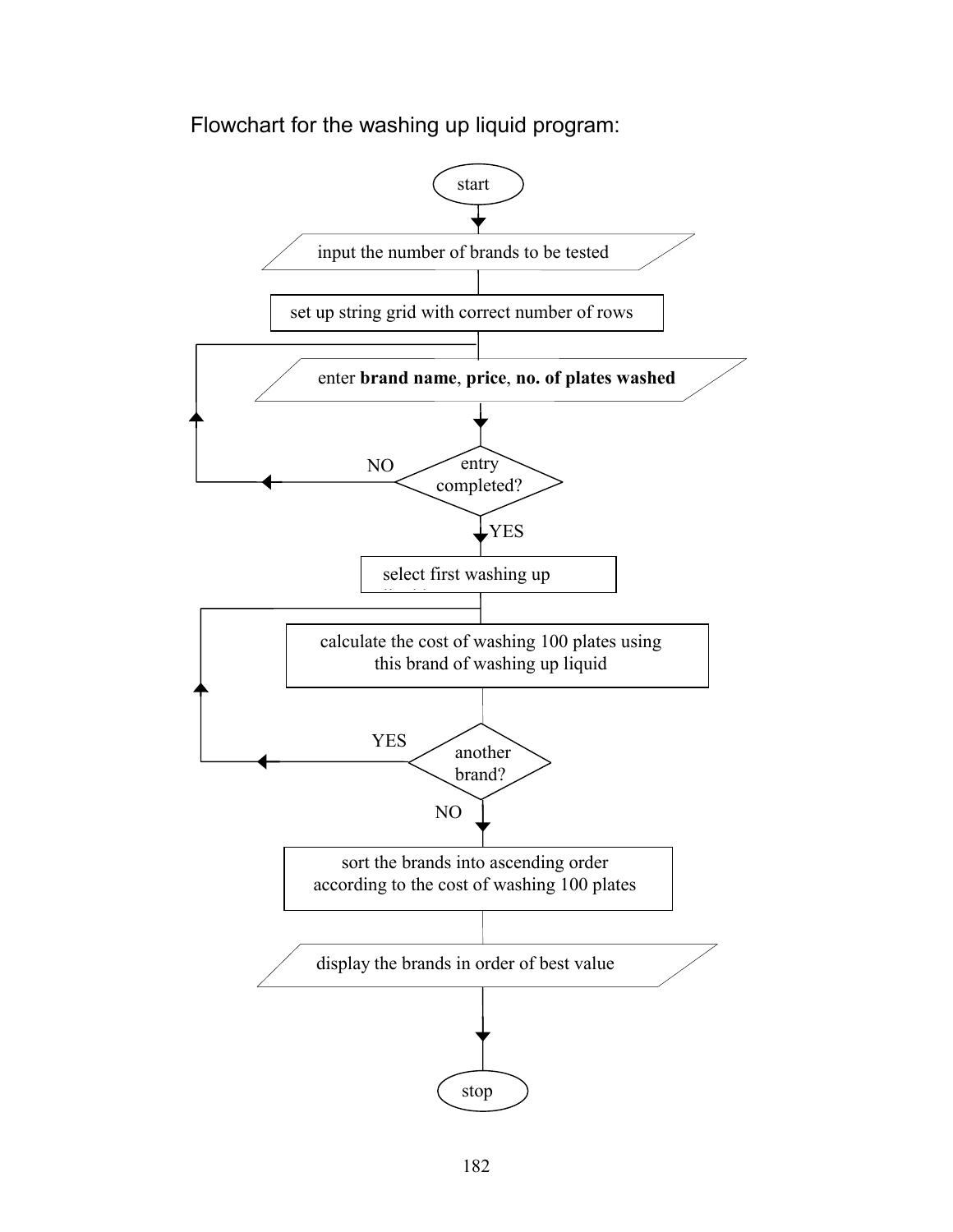Click on the *spin edit* and press ENTER to bring up the Object Inspector. Set the **MaxValue** property to 8 and **MinValue** to 2.

Add a *label* with the caption '**Number of brands to be tested**', and a *button*  with the caption '**Enter data**' as shown above.

Compile and run the program. Check that the *spin edit* can display values between 2 and 8, then return to the Delphi editing screen.

Add another panel to the form and delete its caption. Place a *string grid* on the panel as shown below, and use the Object Inspector to set its properties:

| 100         |
|-------------|
| O           |
| 9           |
|             |
| True        |
| <b>None</b> |
|             |



Drag the first column to be twice as wide as the other columns.

Click on the panel outside the string grid and press ENTER to bring up the Object Inspector. Set the **Visible** property to **False**.

Add a button to the panel. Give this the caption '**analyse data**'.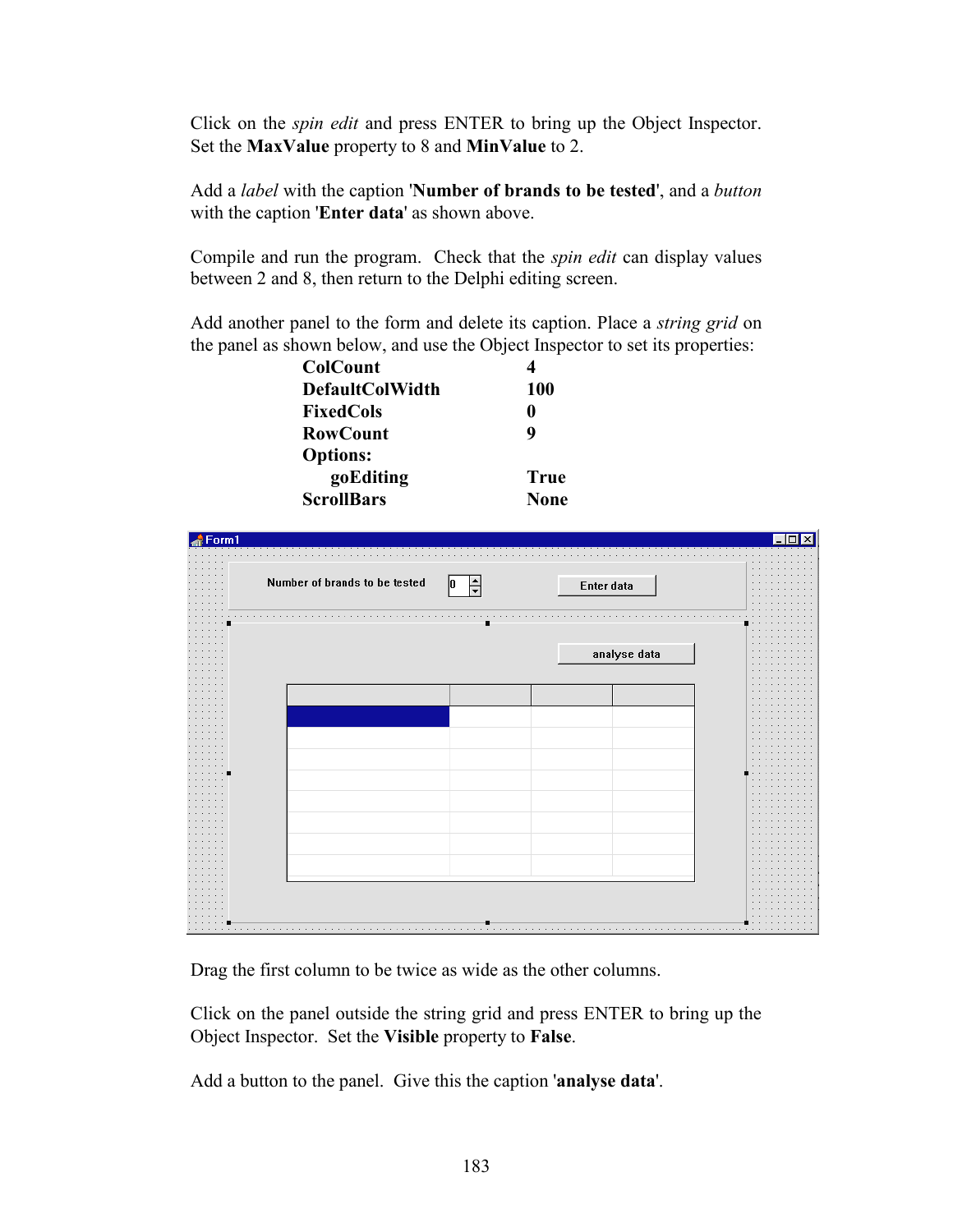Double-click the '**Enter data**' button on the top panel to create an event handler, then add the lines:

```
procedure TForm1.Button1Click(Sender: TObject);
begin
  panel1.visible:=false;
   panel2.visible:=true;
end;
```
This should hide the *spin edit* panel and make the *string grid* panel visible when the '**Enter data**' button is pressed. Compile and run the program to check that this works correctly, then return to the Delphi editing screen.

Double-click the dotted grid outside the panels to produce an OnCreate event handler for the form. Add lines of program to write captions for the columns of the string grid:

```
procedure TForm1.FormCreate(Sender: TObject);
begin
  stringgrid1.cells[0,0]:='Brand name';
   stringgrid1.cells[1,0]:='Price';
   stringgrid1.cells[2,0]:='No. washed';
   stringgrid1.cells[3,0]:='Cost per 100';
end;
```
Run the program to check this, then return to the Delphi editing screen.

| Brand name | Price | No. washed | Cost per 100 |
|------------|-------|------------|--------------|
|            |       |            |              |
|            |       |            |              |
|            |       |            |              |
|            |       |            |              |

We are going to record the number of brands to be tested as the variable '**count**'. Enter this under the Public declarations heading:

```
public
    { Public declarations }
    count:integer;
  end;
```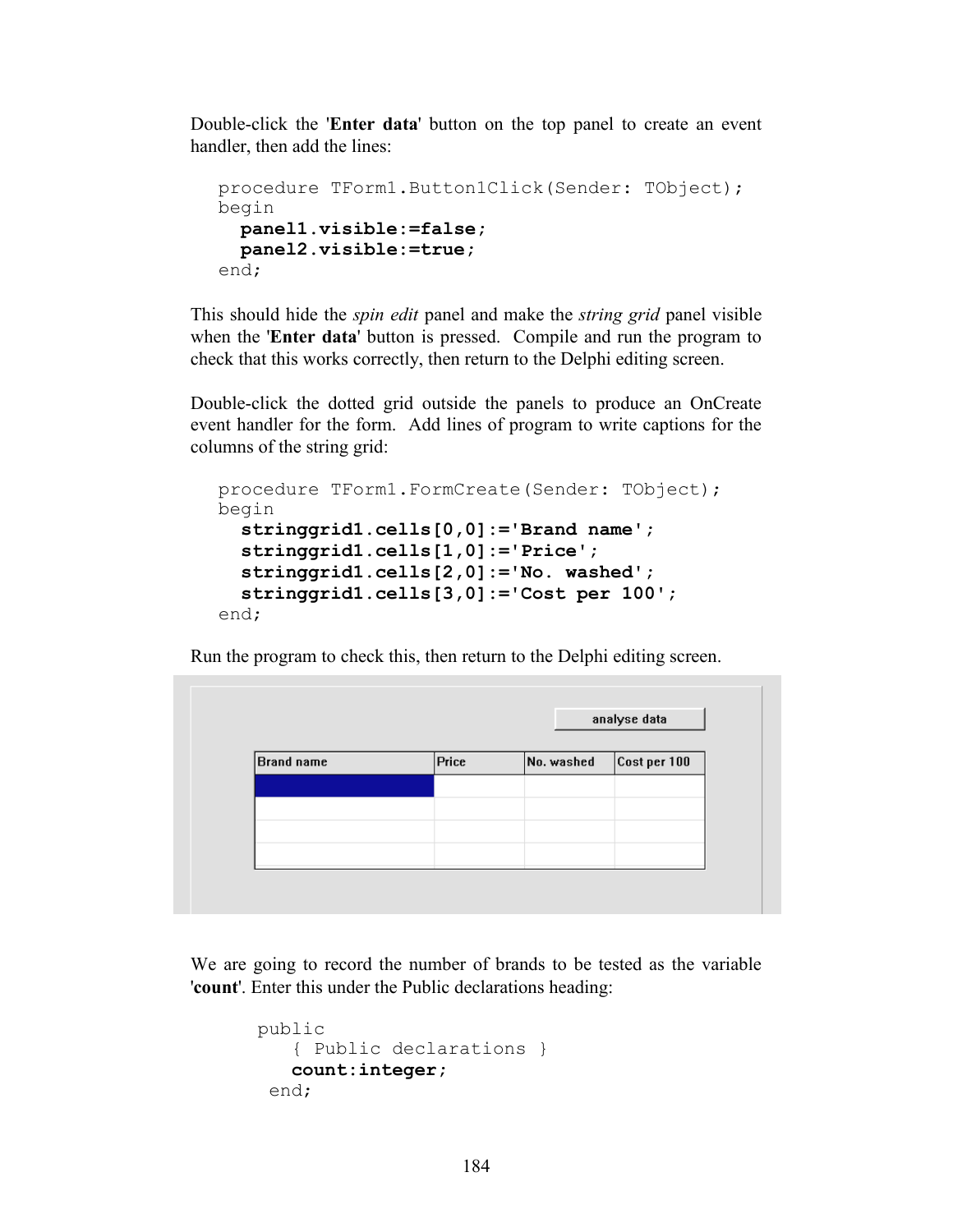This variable can be used to set the size of the string grid to have the correct number of input lines. For example, when testing **four** brands of liquid, the input grid should look like the picture above. To set the size of the grid, add the following lines to the '**Enter data**' button click procedure:

```
procedure TForm1.Button1Click(Sender: TObject);
begin
   panel1.visible:=false;
   panel2.visible:=true;
   count:=spinedit1.value;
   stringgrid1.height:=25*count+30;
end;
```
Each normal input line on the string grid is 25 units in height, with the top row of headings being 30 units. The calculation

#### **25\*count+30**

therefore gives the total height that the grid should be drawn. Run the program several times with different numbers of brands selected to check that the grid is correctly displayed each time, then return to the Delphi editing screen.

The next step is to set up arrays to hold the brand **names** of the washing-up liquids, their **prices**, the number of **plates** washed, and the calculated costs of washing **100 plates**. Add these to the Public declarations section:

```
 public
   { Public declarations }
   count:integer;
   name:array[1..8] of string;
   price:array[1..8] of real;
   plates:array[1..8] of integer;
   hundredcost:array[1..8] of real;
 end;
```
We now need an event handler procedure to transfer the *names*, *prices*, and *numbers of plates washed* from the string grid into the three arrays. Click on the string grid and press ENTER to bring up the Object Inspector. Click the **Events** tab and double click alongside **OnKeyUp** to create the procedure, then add the lines: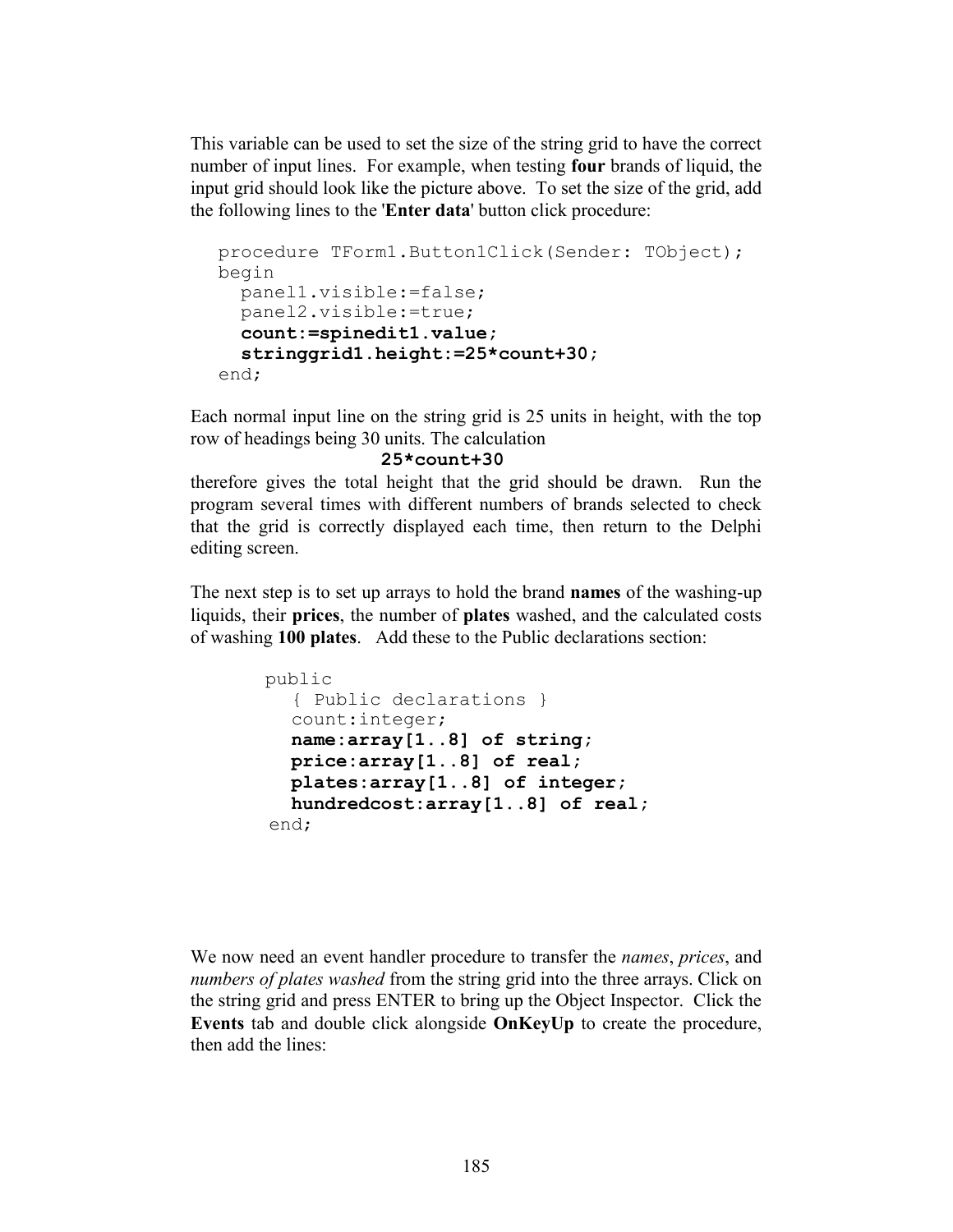```
procedure TForm1.StringGrid1KeyUp(Sender: TObject;
                var Key: Word; Shift: TShiftState);
var
   x,y:integer;
begin
   x:=stringgrid1.col;
   y:=stringgrid1.row;
  case x of
   0:name[y]:=stringgrid1.cells[0,y];
   1:begin
       if stringgrid1.cells[1,y]='' then
          price[y]:=0
       else
          price[y]:=
              strtofloat(stringgrid1.cells[1,y]);
     end;
   2:begin
       if stringgrid1.cells[2,y]='' then
          plates[y]:=0
       else
          plates[y]:=
               strtoint(stringgrid1.cells[2,y]);
     end;
   end;
end;
```
Compile and run the program. Choose a suitable number of washing-up liquids for testing, then check that test data can be entered in the string grid.

|                   |              | analyse data |              |  |
|-------------------|--------------|--------------|--------------|--|
| <b>Brand name</b> | <b>Price</b> | No. washed   | Cost per 100 |  |
| Fairy             | 1.20         | 346          |              |  |
| Asda Delicate     | 1.80         | 622          |              |  |
| Sparkle economy   | 1.08         | 531          |              |  |
| Squeezy           | 1.30         | 448          |              |  |
| Dish Fresh        | 0.95         | 398          |              |  |
| <b>Ultraclean</b> | 1.05         | 204          |              |  |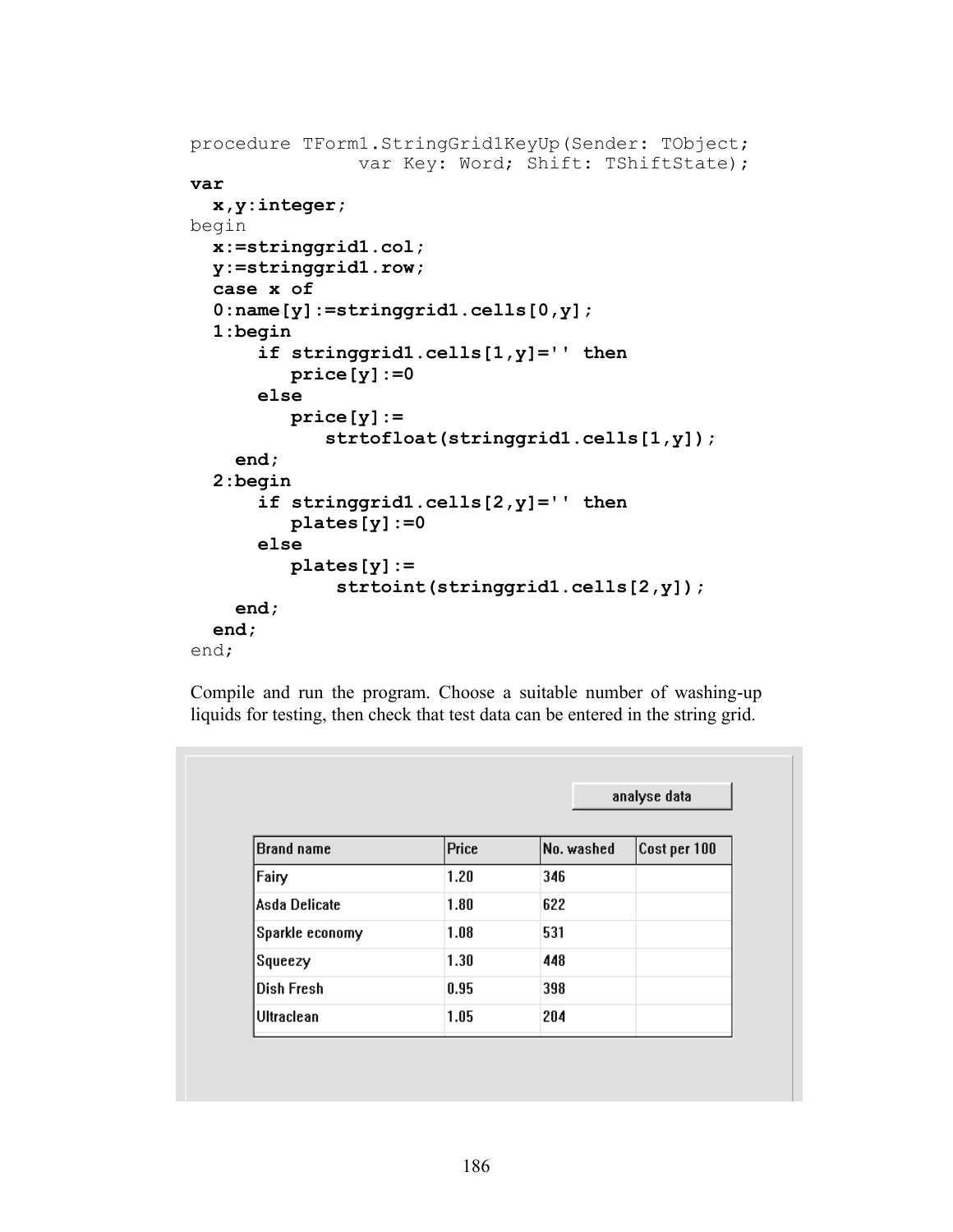The *price* column should be error trapped to accept decimal numbers, and the *number washed* column error trapped for whole numbers.

Return to the Delphi editing screen. We can now think about processing the data to find the best value brand. Double-click the '**analyse data**' button to produce an event handler procedure, then add the lines shown below:

```
procedure TForm1.Button2Click(Sender: TObject);
var
   i:integer;
begin
   for i:=1 to count do
   begin
     hundredcost[i]:=price[i]/plates[i]*100;
     stringgrid1.cells[3,i]:=
        floattostrf(hundredcost[i],ffFixed,8,2);
   end;
end;
```
This procedure uses a loop to process each of the washing-up liquids in turn. The cost of washing 100 plates is calculated with the formula:

hundredcost = price of washing up liquid  $* 100$ number of plates washed

The results are then displayed in column 3 of the string grid:

Compile and run the program. Enter test data and check that correct results are produced, then return to the Delphi editing screen.

|                   |              | analyse data |              |
|-------------------|--------------|--------------|--------------|
| <b>Brand name</b> | <b>Price</b> | No. washed   | Cost per 100 |
| Fairy             | 1.20         | 346          | 0.35         |
| Asda Delicate     | 1.80         | 622          | 0.29         |
| Sparkle economy   | 1.08         | 531          | 0.20         |
| Squeezy           | 1.30         | 448          | 0.29         |
| Dish Fresh        | 0.95         | 398          | 0.24         |
| Ultraclean        | 1.05         | 204          | 0.51         |

The final step is to sort the parallel arrays so that the best value liquid is at the top of the list. The lines of program to do this should be added to the event handler procedure for the 'analyse data' button. The technique is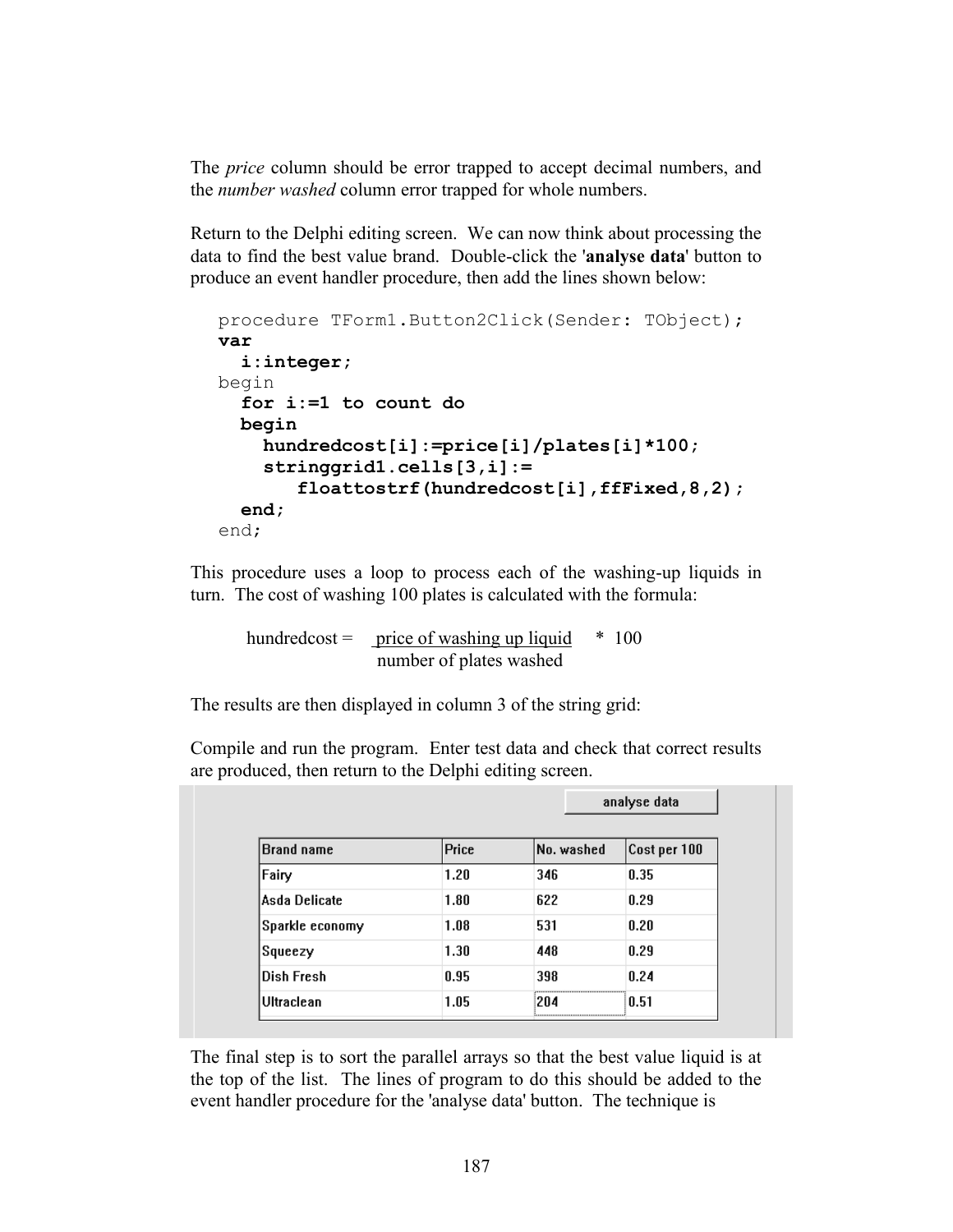similar to the Video Shop program, except that *four* temporay variables will be needed during the triangular exchange.

```
Add the lines shown below:
procedure TForm1.Button2Click(Sender: TObject);
var
   i,j:integer;
   tempname:string;
   tempprice,temphundredcost:real;
   tempplates:integer;
begin
   for i:=1 to count do
   begin
    hundredcost[i]:=price[i]/plates[i]*100;
     stringgrid1.cells[3,i]:=
          floattostrf(hundredcost[i],ffFixed,8,2);
   end;
                                                   ADD
   for i:=1 to count-1 do
                                                   THIS
     for j:=i+1 to count do
     begin
       if hundredcost[j]<hundredcost[i] then
       begin
         tempname:=name[i];
         tempprice:=price[i];
         tempplates:=plates[i];
         temphundredcost:=hundredcost[i];
         name[i]:=name[j];
         price[i]:=price[j];
         plates[i]:=plates[j];
         hundredcost[i]:=hundredcost[j];
         name[j]:=tempname;
         price[j]:=tempprice;
         plates[j]:=tempplates;
         hundredcost[j]:=temphundredcost;
       end;
     end;
   for i:=1 to count do
   begin
     stringgrid1.cells[0,i]:=name[i];
     stringgrid1.cells[1,i]:=
             floattostrf(price[i],ffFixed,8,2);
     stringgrid1.cells[2,i]:=inttostr(plates[i]);
     stringgrid1.cells[3,i]:= 
             floattostrf(hundredcost[i],ffFixed,8,2); 
   end;
end;
```